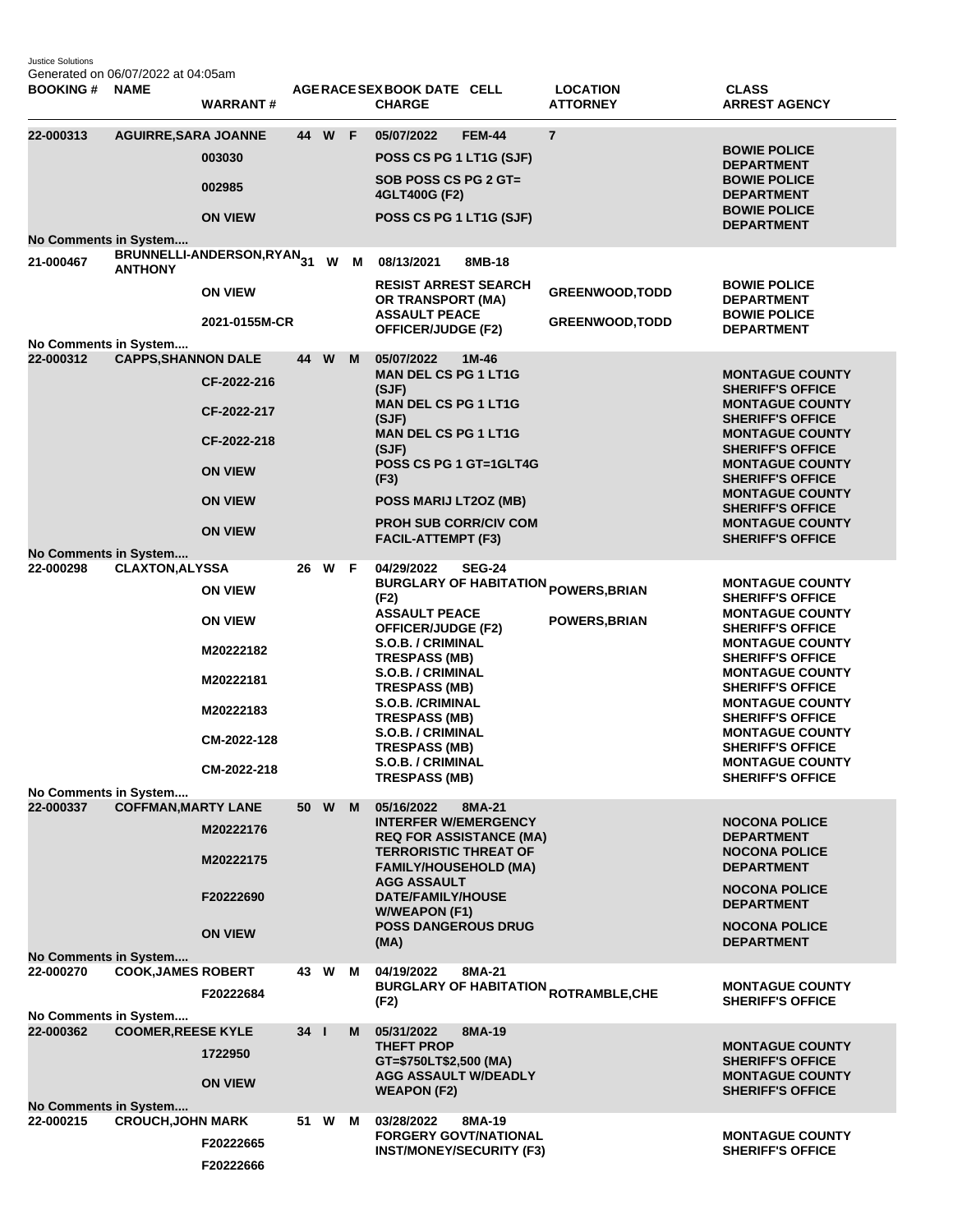| No Comments in System                     | F22-6J4<br>CR22-00138                     |      |        |        | <b>FORGERY GOVT/NATIONAL</b><br><b>INST/MONEY/SECURITY (F3)</b><br><b>FORGERY GOVT/NATIONAL</b><br><b>INST/MONEY/SECURITY (F3)</b><br><b>FORGERY GOVT/NATIONAL</b><br><b>INST/MONEY/SECURITY (F3)</b> |                        | <b>MONTAGUE COUNTY</b><br><b>SHERIFF'S OFFICE</b><br><b>MONTAGUE COUNTY</b><br><b>SHERIFF'S OFFICE</b><br><b>MONTAGUE COUNTY</b><br><b>SHERIFF'S OFFICE</b> |
|-------------------------------------------|-------------------------------------------|------|--------|--------|-------------------------------------------------------------------------------------------------------------------------------------------------------------------------------------------------------|------------------------|-------------------------------------------------------------------------------------------------------------------------------------------------------------|
| 22-000206                                 | <b>CRUM, DAWSON STEVE</b>                 | 51 W |        | M      | 03/25/2022<br>8MB-21                                                                                                                                                                                  |                        |                                                                                                                                                             |
| <b>No Comments in System</b>              | 2022-0015M-CR                             |      |        |        | <b>SURETY OFF BOND -POSS</b><br>CS PG 1 GT 1 G LT 4 G (F3)                                                                                                                                            |                        | <b>MONTAGUE COUNTY</b><br><b>SHERIFF'S OFFICE</b>                                                                                                           |
| 22-000289                                 | <b>CUNNINGHAM, ROBERT EARL 32 W</b>       |      |        | м      | 04/26/2022<br>8MB-18<br><b>MOTION TO REVOKE</b><br><b>ASSAULT FAM/HOUSE MEM</b>                                                                                                                       |                        | <b>BOWIE POLICE</b>                                                                                                                                         |
|                                           | 2020-0096-CR                              |      |        |        | <b>IMPEDE BREATH/CIRCULAT</b><br>(F3)                                                                                                                                                                 | RENFRO, ZACHARY        | <b>DEPARTMENT</b>                                                                                                                                           |
| No Comments in System                     | 2021-0177M-CR                             |      |        |        | <b>MOTION TO REVOKE POSS</b><br>CS PG 1 <1G (SJF)                                                                                                                                                     |                        | <b>BOWIE POLICE</b><br><b>DEPARTMENT</b>                                                                                                                    |
| 22-000273                                 | DIFFENDERFER, JAMEY                       |      | 40 W M |        | 04/20/2022<br>8MB-19                                                                                                                                                                                  |                        |                                                                                                                                                             |
| <b>WADE</b>                               | <b>ON VIEW</b>                            |      |        |        | <b>MAN DEL CS PG 1</b><br>GT=4GLT200G (F1)                                                                                                                                                            | <b>ROTRAMBLE, CHE</b>  | <b>MONTAGUE COUNTY</b><br><b>SHERIFF'S OFFICE</b>                                                                                                           |
|                                           | CM-2022-214                               |      |        |        | <b>POSS DANGEROUS DRUG</b><br>(MA)                                                                                                                                                                    | <b>ROTRAMBLE, CHE</b>  | <b>MONTAGUE COUNTY</b><br><b>SHERIFF'S OFFICE</b>                                                                                                           |
|                                           | CM-2022-213                               |      |        |        | POSS CS PG 3 LT 28G (MA)                                                                                                                                                                              | <b>ROTRAMBLE, CHE</b>  | <b>MONTAGUE COUNTY</b><br><b>SHERIFF'S OFFICE</b>                                                                                                           |
|                                           | CM-2022-215                               |      |        |        | POSS MARIJ LT2OZ (MB)                                                                                                                                                                                 | <b>ROTRAMBLE, CHE</b>  | <b>MONTAGUE COUNTY</b><br><b>SHERIFF'S OFFICE</b>                                                                                                           |
|                                           | <b>ON VIEW</b>                            |      |        |        | <b>POSS CS PG 1</b><br>GT=4GLT200G (F2)                                                                                                                                                               | <b>ROTRAMBLE, CHE</b>  | <b>MONTAGUE COUNTY</b><br><b>SHERIFF'S OFFICE</b>                                                                                                           |
| <b>No Comments in System</b><br>22-000203 | <b>DONOHUE, AMBER DISIREE</b>             | 43   | W F    |        | 03/23/2022<br><b>FEM-44</b>                                                                                                                                                                           |                        |                                                                                                                                                             |
|                                           | 2021-0115M-CR                             |      |        |        | FTA-SOB-POSS CS PG 1<br>LT1G (SJF)                                                                                                                                                                    |                        | <b>MONTAGUE COUNTY</b><br><b>SHERIFF'S OFFICE</b>                                                                                                           |
| No Comments in System<br>22-000285        | FRIE, WENDELL                             |      | 60 W   | M      | <b>TRS-48</b><br>04/25/2022                                                                                                                                                                           |                        |                                                                                                                                                             |
|                                           | 2014-0021M-CR<br>#22-1011                 |      |        |        | <b>MOTION TO REVOKE-POCS</b><br>PG1 GT 4G LT 200G (F2)<br><b>EVADING ARREST DET</b>                                                                                                                   | <b>RENFRO, ZACHARY</b> | <b>MONTAGUE COUNTY</b><br><b>SHERIFF'S OFFICE</b><br><b>MONTAGUE COUNTY</b>                                                                                 |
| No Comments in System                     |                                           |      |        |        | <b>W/PREV CONVICTION (SJF)</b>                                                                                                                                                                        |                        | <b>SHERIFF'S OFFICE</b>                                                                                                                                     |
| 22-000363                                 | <b>GALE, CKIERRA RAE</b>                  | 39   | W F    |        | 05/31/2022<br><b>FEM-43</b>                                                                                                                                                                           |                        |                                                                                                                                                             |
|                                           | <b>ON VIEW</b>                            |      |        |        | <b>AGG ASSAULT W/DEADLY</b><br><b>WEAPON (F2)</b><br><b>MTP - ASSAULT</b>                                                                                                                             |                        | <b>MONTAGUE COUNTY</b><br><b>SHERIFF'S OFFICE</b>                                                                                                           |
|                                           | 2020-0122M-CR                             |      |        |        | <b>FAMILY/HOUSEHOLD</b><br><b>MEMBER PREV CONVIAT</b><br>(F3)                                                                                                                                         |                        | <b>MONTAGUE COUNTY</b><br><b>SHERIFF'S OFFICE</b>                                                                                                           |
| No Comments in System                     |                                           |      |        |        |                                                                                                                                                                                                       |                        |                                                                                                                                                             |
| 22-000244                                 | <b>HAWTHORNE, JAMES</b><br><b>MATTHEW</b> |      | 32 W   | M      | 04/07/2022<br>8MB-19                                                                                                                                                                                  |                        |                                                                                                                                                             |
|                                           | <b>ON-VIEW</b>                            |      |        |        | <b>PUBLIC INTOXICATION (MC)</b>                                                                                                                                                                       |                        | <b>NOCONA POLICE</b><br><b>DEPARTMENT</b>                                                                                                                   |
|                                           | <b>ON-VIEW</b>                            |      |        |        | <b>ESCAPE FROM CUSTODY</b><br>(MA)                                                                                                                                                                    | <b>COLE, TIM</b>       | <b>NOCONA POLICE</b><br><b>DEPARTMENT</b>                                                                                                                   |
|                                           | <b>ON-VIEW</b>                            |      |        |        | <b>RESIST ARREST SEARCH</b><br><b>OR TRANSPORT (MA)</b>                                                                                                                                               | <b>COLE, TIM</b>       | <b>NOCONA POLICE</b><br><b>DEPARTMENT</b>                                                                                                                   |
|                                           | 2017-0169M-CR                             |      |        |        | <b>MTR COMM SUPERV -</b><br><b>BURGLARY OF HABITATION COLE, TIM</b><br>(F2)                                                                                                                           |                        | <b>MONTAGUE COUNTY</b><br><b>SHERIFF'S OFFICE</b>                                                                                                           |
|                                           | M20222168                                 |      |        |        | <b>ASSAULT AGAINST</b><br><b>ELDERLY OR DISABLED</b><br><b>INDIVIDUAL (MA)</b>                                                                                                                        |                        | <b>MONTAGUE COUNTY</b><br><b>SHERIFF'S OFFICE</b>                                                                                                           |
|                                           | F20222680                                 |      |        |        | <b>AGG ASSAULT CAUSES</b><br><b>SERIOUS BODILY INJ (F2)</b><br><b>SURETY OFF BOND - DLWI</b>                                                                                                          | <b>COLE, TIM</b>       | <b>MONTAGUE COUNTY</b><br><b>SHERIFF'S OFFICE</b>                                                                                                           |
|                                           | M20222169                                 |      |        |        | <b>W/PREV</b><br><b>CONVICTION/SUSPENSION</b><br><b>W/O FINANCIAL</b>                                                                                                                                 |                        | <b>MONTAGUE COUNTY</b><br><b>SHERIFF'S OFFICE</b>                                                                                                           |
|                                           | 2017-0171M-CR                             |      |        |        | <b>RESPONSIBILTY (MB)</b><br><b>MTR - BURGLARY OF</b><br><b>HABITATION (F2)</b>                                                                                                                       |                        | <b>MONTAGUE COUNTY</b><br><b>SHERIFF'S OFFICE</b>                                                                                                           |
| No Comments in System<br>22-000338        | HILL, JOHN CHRISTOPHER                    |      |        | 37 W M | 05/17/2022<br>8MA-18                                                                                                                                                                                  |                        |                                                                                                                                                             |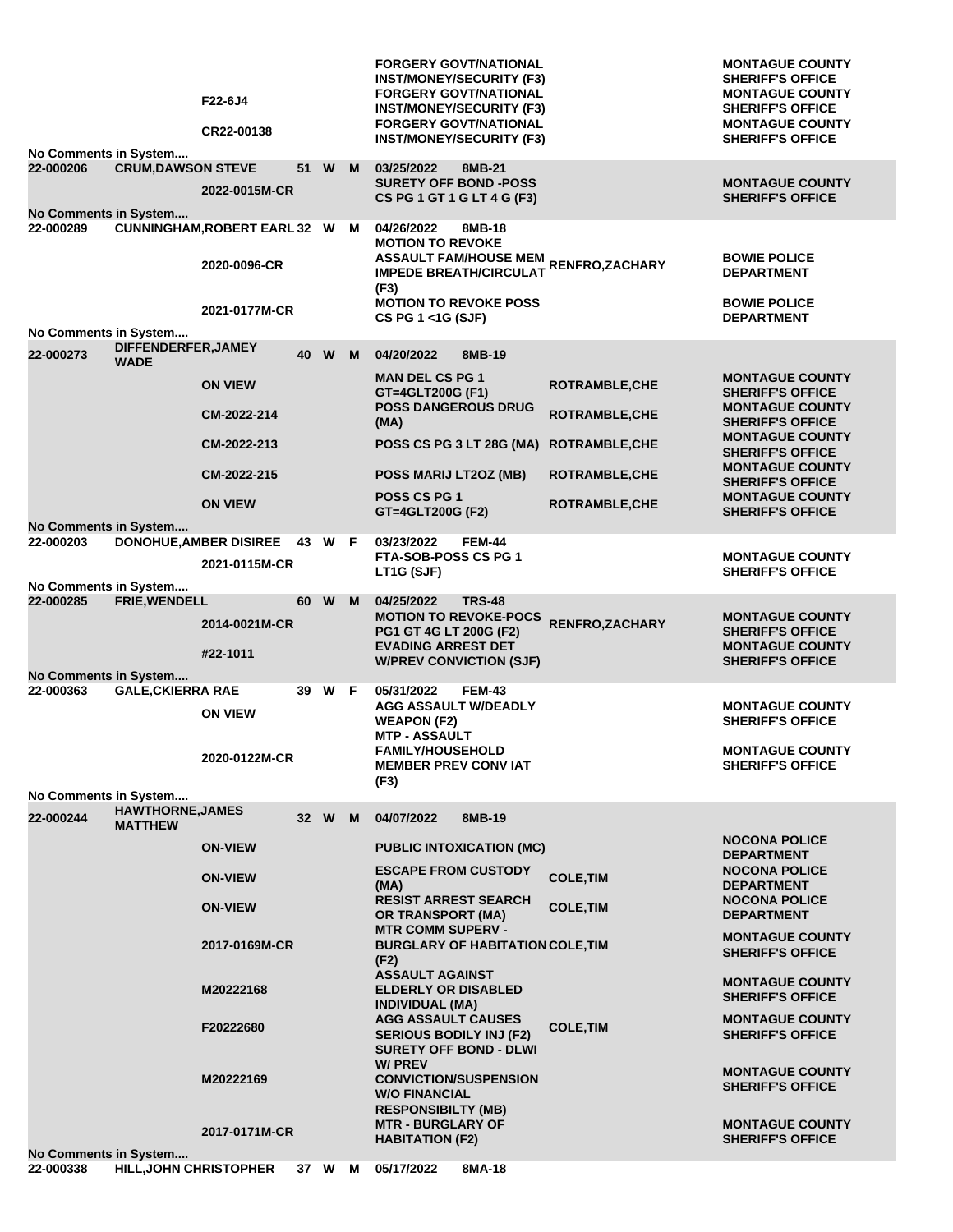|                                           |                                    | <b>ON-VIEW</b>               |    |        |   | <b>IMPERSONATE PUBLIC</b><br><b>SERVANT (F3)</b>                                               |                        | <b>BOWIE POLICE</b><br><b>DEPARTMENT</b>                                     |
|-------------------------------------------|------------------------------------|------------------------------|----|--------|---|------------------------------------------------------------------------------------------------|------------------------|------------------------------------------------------------------------------|
| No Comments in System<br>22-000279        | <b>HOGUE, MASON EDWIN</b>          |                              |    | 29 W M |   | 04/21/2022<br>8MB-19                                                                           |                        |                                                                              |
|                                           |                                    | <b>ON-VIEW</b>               |    |        |   | <b>FAIL TO IDENTIFY GIVING</b><br><b>FALSE/FICTITIOUS INFO</b>                                 | YANDELL, TRAVIS        | <b>BOWIE POLICE</b><br><b>DEPARTMENT</b>                                     |
|                                           |                                    | <b>ON-VIEW</b>               |    |        |   | (MB)<br><b>UNAUTH USE OF VEHICLE</b><br>(SJF)                                                  | YANDELL, TRAVIS        | <b>BOWIE POLICE</b><br><b>DEPARTMENT</b>                                     |
|                                           |                                    | <b>ON-VIEW</b>               |    |        |   | <b>POSSESSION OF DRUG</b><br><b>PARAPHERNALIA - CLASS C</b><br>(MC)                            |                        | <b>BOWIE POLICE</b><br><b>DEPARTMENT</b>                                     |
|                                           |                                    | 01-164411                    |    |        |   | <b>THEFT PROP</b><br>GT=\$2,500LT\$30K (SJF)                                                   | YANDELL, TRAVIS        | <b>BOWIE POLICE</b><br><b>DEPARTMENT</b>                                     |
|                                           |                                    | 01-164567                    |    |        |   | <b>CREDIT CARD OR DEBIT</b><br><b>CARD ABUSE (SJF)</b><br><b>BURGLARY OF VEHICLE</b>           | <b>YANDELL,TRAVIS</b>  | <b>BOWIE POLICE</b><br><b>DEPARTMENT</b><br><b>BOWIE POLICE</b>              |
|                                           |                                    | 01-164719<br>003025          |    |        |   | (MA)<br>POSS CS PG 1 LT1G (SJF)                                                                | YANDELL, TRAVIS        | <b>DEPARTMENT</b><br><b>BOWIE POLICE</b>                                     |
|                                           |                                    | 01-164824                    |    |        |   | <b>THEFT PROP</b><br>GT=\$2,500LT\$30K (SJF)                                                   |                        | <b>DEPARTMENT</b><br><b>BOWIE POLICE</b><br><b>DEPARTMENT</b>                |
|                                           |                                    | 01-164876                    |    |        |   | <b>UNAUTH USE OF VEHICLE</b><br>(SJF)                                                          | YANDELL, TRAVIS        | <b>BOWIE POLICE</b><br><b>DEPARTMENT</b>                                     |
| No Comments in System                     |                                    | W-2022-00049                 |    |        |   | <b>THEFT PROP</b><br>GT=\$30KLT\$150K (F3)                                                     |                        | <b>BOWIE POLICE</b><br><b>DEPARTMENT</b>                                     |
| 22-000258                                 | <b>HUNEKE, JIMMY LEE</b>           |                              | 25 | W      | M | 04/14/2022<br>8M-14                                                                            |                        |                                                                              |
|                                           |                                    | CF-2022-189                  |    |        |   | <b>POSS OR PROMOTION OF</b><br><b>CHILD PORNOGRAPHY (F3)</b>                                   |                        | <b>MONTAGUE COUNTY</b><br><b>SHERIFF'S OFFICE</b>                            |
|                                           |                                    | CF-2022-190                  |    |        |   | <b>POSS OR PROMOTION OF</b><br><b>CHILD PORNOGRAPHY (F2)</b><br><b>POSS OR PROMOTION OF</b>    |                        | <b>MONTAGUE COUNTY</b><br><b>SHERIFF'S OFFICE</b><br><b>MONTAGUE COUNTY</b>  |
|                                           |                                    | CF-2022-191<br>CF-2022-192   |    |        |   | <b>CHILD PORNOGRAPHY (F3)</b><br><b>POSS OR PROMOTION OF</b>                                   |                        | <b>SHERIFF'S OFFICE</b><br><b>MONTAGUE COUNTY</b>                            |
|                                           |                                    | CF-2022-193                  |    |        |   | <b>CHILD PORNOGRAPHY (F2)</b><br><b>POSS OR PROMOTION OF</b><br><b>CHILD PORNOGRAPHY (F3)</b>  |                        | <b>SHERIFF'S OFFICE</b><br><b>MONTAGUE COUNTY</b><br><b>SHERIFF'S OFFICE</b> |
|                                           |                                    | CF-2022-194                  |    |        |   | <b>POSS OR PROMOTION OF</b><br><b>CHILD PORNOGRAPHY (F3)</b>                                   |                        | <b>MONTAGUE COUNTY</b><br><b>SHERIFF'S OFFICE</b>                            |
| No Comments in System                     |                                    |                              |    |        |   |                                                                                                |                        |                                                                              |
| 22-000349                                 | JOHNSTON, SHANNON<br><b>CURTIS</b> |                              |    | 41 W M |   | 05/23/2022<br>8MA-18<br><b>S.O.B. / EVADING ARREST</b>                                         |                        | <b>MONTAGUE COUNTY</b>                                                       |
|                                           |                                    | 2022-0032M-CR                |    |        |   | DET W/VEH (F3)                                                                                 | <b>COLE, TIM</b>       | <b>SHERIFF'S OFFICE</b>                                                      |
| No Comments in System<br>22-000330        | <b>KENT, WILLIAM EARL JR</b>       |                              |    | 57 W M |   | 05/13/2022<br>8MB-18<br><b>INJURY</b>                                                          |                        |                                                                              |
|                                           |                                    | <b>ON VIEW</b>               |    |        |   | CHILD/ELDERLY/DISABLE BARBER, MARK<br><b>WINT BODILY INJ (F3)</b>                              |                        | <b>MONTAGUE COUNTY</b><br><b>SHERIFF'S OFFICE</b>                            |
|                                           |                                    | CF-2022-240                  |    |        |   | <b>BURGLARY OF HABITATION</b><br>(F2)                                                          |                        | <b>MONTAGUE COUNTY</b><br><b>SHERIFF'S OFFICE</b>                            |
| No Comments in System                     | KIMBRELL, ZACHARY                  |                              |    |        |   |                                                                                                |                        |                                                                              |
| 22-000303                                 | <b>TAYLUR</b>                      |                              |    | 26 W M |   | 05/03/2022<br>8MB-18<br><b>MOTION TO REVOKE</b>                                                |                        |                                                                              |
|                                           |                                    | 2017-0055M-CR                |    |        |   | <b>COMMUNITY SUPERVISION</b><br><b>BURGLARY OF HABITION</b><br>(F2)<br><b>MOTION TO REVOKE</b> | <b>POWERS, BRIAN</b>   | <b>CLAY COUNTY</b>                                                           |
|                                           |                                    | 2018-0080M-CR                |    |        |   | <b>COMMUNITY SUPERVISION</b><br>POSS MARIJ GT2 OZLT=4OZ<br><b>DRUG FREE ZONE (SJF)</b>         | <b>POWERS, BRIAN</b>   | <b>CLAY COUNTY</b>                                                           |
|                                           |                                    | CJ-2022-240-D                |    |        |   | <b>CRIMINAL MISCHIEF</b><br>GT=\$100LT\$750 (MB)                                               |                        | <b>MONTAGUE COUNTY</b><br><b>SHERIFF'S OFFICE</b>                            |
| <b>No Comments in System</b><br>22-000212 |                                    | KNOWLES, THOMAS MYRON 34 W M |    |        |   | 03/26/2022<br>8MB-21                                                                           |                        |                                                                              |
|                                           |                                    | <b>ON VIEW</b>               |    |        |   | <b>MAN DEL CS PG 1</b><br>GT=1GLT4G (F2)                                                       | <b>RENFRO, ZACHARY</b> | <b>MONTAGUE COUNTY</b><br><b>SHERIFF'S OFFICE</b>                            |
|                                           |                                    | <b>ON VIEW</b>               |    |        |   | <b>RESIST ARREST SEARCH</b><br>OR TRANSPORT (MA)                                               | <b>RENFRO, ZACHARY</b> | <b>MONTAGUE COUNTY</b><br><b>SHERIFF'S OFFICE</b>                            |
|                                           |                                    | 1707344D                     |    |        |   | <b>POSS CS PG 1/1-B LT 1G</b><br>(SJF)                                                         |                        | <b>MONTAGUE COUNTY</b><br><b>SHERIFF'S OFFICE</b>                            |
|                                           |                                    | F20222675                    |    |        |   | FAIL TO COMPLY SEX OFF RENFRO, ZACHARY,<br><b>DUTY TO REG LIFE/90 DAY</b>                      |                        | <b>MONTAGUE COUNTY</b><br><b>SHERIFF'S OFFICE</b>                            |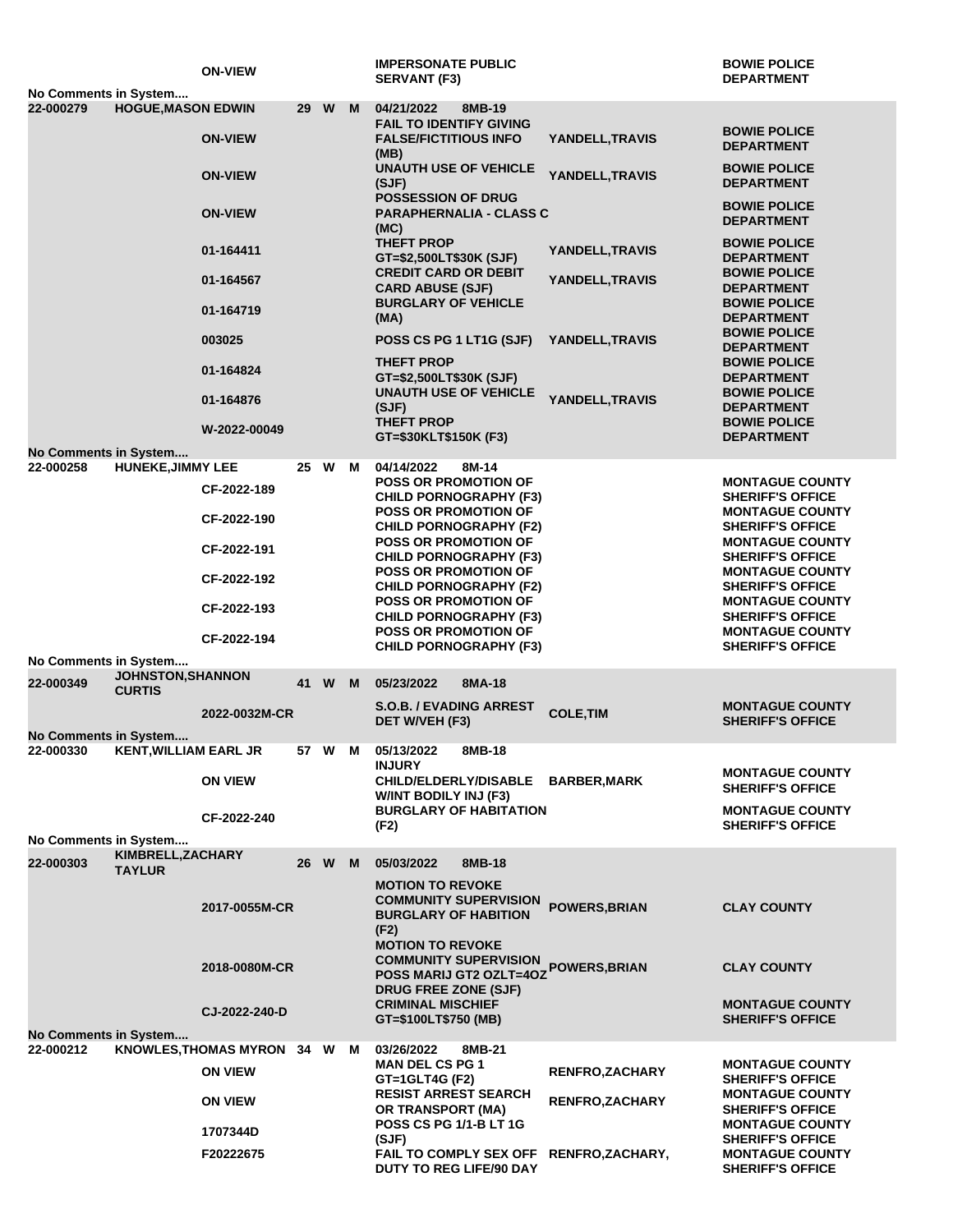|                                    |                                           |                                         |      |        |   | (F2)                                                         |               |                                                              |                                                   |
|------------------------------------|-------------------------------------------|-----------------------------------------|------|--------|---|--------------------------------------------------------------|---------------|--------------------------------------------------------------|---------------------------------------------------|
| No Comments in System<br>22-000354 |                                           | LEMONS, DANIEL DEWAYNE 36 W             |      |        | M | 05/23/2022                                                   | 8MA-18        |                                                              |                                                   |
|                                    |                                           | <b>ON VIEW</b>                          |      |        |   | <b>POSS CS PG 1</b><br>GT=200GLT400G (F1)                    |               |                                                              | <b>MONTAGUE COUNTY</b><br><b>SHERIFF'S OFFICE</b> |
| No Comments in System<br>22-000291 | <b>LOWERY, MELISSA LYNN</b>               |                                         |      | 41 W F |   | 04/27/2022                                                   | <b>FEM-43</b> |                                                              |                                                   |
|                                    |                                           | 0500067095                              |      |        |   | <b>CAPIAS - UNAUTHORIZED</b>                                 |               |                                                              | <b>BOWIE POLICE</b>                               |
|                                    |                                           |                                         |      |        |   | <b>BURNING (MC)</b><br><b>CAPIAS - UNAUTHORIZED</b>          |               |                                                              | <b>DEPARTMENT</b><br><b>BOWIE POLICE</b>          |
|                                    |                                           | 0500066851                              |      |        |   | <b>BURNING (MC)</b><br><b>UNAUTHORIZED BURNING</b>           |               |                                                              | <b>DEPARTMENT</b><br><b>BOWIE POLICE</b>          |
|                                    |                                           | 0500067332                              |      |        |   | (MC)                                                         |               |                                                              | <b>DEPARTMENT</b>                                 |
|                                    |                                           | 003021                                  |      |        |   | ARSON (F2)                                                   |               | <b>JORDAN, COLLIN</b>                                        | <b>BOWIE POLICE</b><br><b>DEPARTMENT</b>          |
| No Comments in System              |                                           |                                         |      |        |   |                                                              |               |                                                              |                                                   |
| 22-000352                          |                                           | MCMAHON, JEFFREY WAYNE 47 W             |      |        | M | 05/23/2022<br><b>MAN DEL CS PG 1</b>                         | 8MB-21        |                                                              | <b>MONTAGUE COUNTY</b>                            |
|                                    |                                           | <b>ON VIEW</b>                          |      |        |   | $GT = 1$ GLT4G (F2)                                          |               |                                                              | <b>SHERIFF'S OFFICE</b>                           |
|                                    |                                           | <b>ON VIEW</b>                          |      |        |   | POSS CS PG 1<br>GT=4GLT200G (F2)                             |               |                                                              | <b>MONTAGUE COUNTY</b><br><b>SHERIFF'S OFFICE</b> |
|                                    |                                           |                                         |      |        |   | <b>PAROLE VIOLATION-BLUE</b>                                 |               |                                                              | <b>MONTAGUE COUNTY</b>                            |
| No Comments in System              |                                           | 05-23-2022-05038606                     |      |        |   | <b>WARRANT()</b>                                             |               |                                                              | <b>SHERIFF'S OFFICE</b>                           |
| 22-000366                          | <b>MITCHELL, ROBERT NEIL</b>              |                                         | 36 W |        | M | 06/02/2022                                                   | 8MA-19        |                                                              |                                                   |
|                                    |                                           | <b>ON VIEW</b>                          |      |        |   | <b>ASSAULT CAUSES BODILY</b><br><b>INJURY FAMILY MEMBER</b>  |               |                                                              | <b>MONTAGUE COUNTY</b>                            |
|                                    |                                           |                                         |      |        |   | (MA)                                                         |               |                                                              | <b>SHERIFF'S OFFICE</b>                           |
| No Comments in System              |                                           |                                         |      |        |   |                                                              |               |                                                              |                                                   |
| 22-000351                          | <b>MORGAN, THOMAS</b><br><b>JEFFERSON</b> |                                         | 22 W |        | M | 05/23/2022                                                   | 8M-14         |                                                              |                                                   |
|                                    |                                           |                                         |      |        |   | <b>INJURY</b>                                                |               |                                                              | <b>MONTAGUE COUNTY</b>                            |
|                                    |                                           | 003035                                  |      |        |   | <b>CHILD/ELDERLY/DISABLE</b><br><b>W/INT SBI/MENTAL (F1)</b> |               | <b>RENFRO, ZACHARY</b>                                       | <b>SHERIFF'S OFFICE</b>                           |
| No Comments in System              |                                           |                                         |      |        |   |                                                              |               |                                                              |                                                   |
| 22-000022                          | <b>NEISS, JERRY ALAN</b>                  |                                         | 35 W |        | M | 01/12/2022<br><b>FAIL TO COMPLY SEX OFF</b>                  | 8M-16         |                                                              |                                                   |
|                                    |                                           | F20212625                               |      |        |   |                                                              |               | DUTY TO REG LIFE/ANNUAL JORDAN, COLLIN                       | <b>MONTAGUE COUNTY</b><br><b>SHERIFF'S OFFICE</b> |
| No Comments in System              |                                           |                                         |      |        |   | (F3)                                                         |               |                                                              |                                                   |
| 22-000216                          | <b>NEWSOME, SONIA DANN</b>                |                                         |      | 46 W F |   | 03/28/2022                                                   | <b>FEM-43</b> |                                                              |                                                   |
|                                    |                                           | F20222667                               |      |        |   | <b>INST/MONEY/SECURITY (F3)</b>                              |               | FORGERY GOVT/NATIONAL<br>FORGERY GOVT/NATIONAL MARSH,LEE ANN | <b>MONTAGUE COUNTY</b><br><b>SHERIFF'S OFFICE</b> |
|                                    |                                           | F20222668                               |      |        |   | <b>FORGERY GOVT/NATIONAL</b>                                 |               | Marsh, Lee Ann                                               | <b>MONTAGUE COUNTY</b>                            |
| No Comments in System              |                                           |                                         |      |        |   | <b>INST/MONEY/SECURITY (F3)</b>                              |               |                                                              | <b>SHERIFF'S OFFICE</b>                           |
|                                    |                                           | 22-000243 OWENS, ANGELA MICHELLE 37 W F |      |        |   | 04/06/2022                                                   | FEM-44        |                                                              |                                                   |
|                                    |                                           |                                         |      |        |   | <b>FAILURE TO APPEAR</b><br><b>DECLARING BOND</b>            |               |                                                              | <b>MONTAGUE COUNTY</b>                            |
|                                    |                                           | 2021-0040M-CR                           |      |        |   |                                                              |               | <b>INSUFFICIENT UNAUTH USE ROTRAMBLE, CHE</b>                | <b>SHERIFF'S OFFICE</b>                           |
|                                    |                                           |                                         |      |        |   | OF VEHICLE (SJF)<br><b>FAILURE TO</b>                        |               |                                                              |                                                   |
|                                    |                                           |                                         |      |        |   | <b>APPEAR-DECLARING BOND</b>                                 |               |                                                              | <b>MONTAGUE COUNTY</b>                            |
|                                    |                                           | 2021-0067M-CR                           |      |        |   | <b>1 LT 1 G DRUG FREE ZONE</b>                               |               | <b>INSUFFICIENT- POSS CS PG ROTRAMBLE, CHE</b>               | <b>SHERIFF'S OFFICE</b>                           |
|                                    |                                           |                                         |      |        |   | (F3)                                                         |               |                                                              |                                                   |
|                                    |                                           | 2021FW003085                            |      |        |   | POSS CS PG 1 GT=1GLT4G<br>(F3)                               |               | <b>CUMMINGS, ERICK</b>                                       | <b>MONTAGUE COUNTY</b><br><b>SHERIFF'S OFFICE</b> |
| No Comments in System              |                                           |                                         |      |        |   |                                                              |               |                                                              |                                                   |
| 22-000371                          | <b>RICE, CAMRON ISAIAH</b>                |                                         | 24 W |        | M | 06/06/2022<br><b>ASSAULT FAM/HOUSE MEM</b>                   | <b>SEG-25</b> |                                                              |                                                   |
|                                    |                                           | <b>ON VIEW</b>                          |      |        |   | <b>IMPEDE BREATH/CIRCULAT</b>                                |               |                                                              | <b>MONTAGUE COUNTY</b><br><b>SHERIFF'S OFFICE</b> |
| No Comments in System              |                                           |                                         |      |        |   | (F3)                                                         |               |                                                              |                                                   |
| 21-000266                          | <b>SANDERS, LANE JOSEPH</b>               |                                         | 25 W |        | м | 05/07/2021                                                   | 2M-11         |                                                              |                                                   |
|                                    |                                           | 2020-0133M-CR                           |      |        |   | <b>MTP - POSS CS PG 1</b><br>GT=4GLT200G (F2)                |               | <b>WILLIAMS, ROGER</b>                                       | <b>BOWIE POLICE</b><br><b>DEPARTMENT</b>          |
|                                    |                                           |                                         |      |        |   | <b>MTP - EVADING ARREST</b>                                  |               |                                                              | <b>BOWIE POLICE</b>                               |
|                                    |                                           | 2020-0134M-CR                           |      |        |   | <b>DETENTION W/VEH OR</b><br><b>WATERCRAFT (SJF)</b>         |               | Williams, Roger                                              | <b>DEPARTMENT</b>                                 |
|                                    |                                           | <b>ON VIEW</b>                          |      |        |   | <b>RESIST ARREST SEARCH</b>                                  |               | Williams, Roger                                              | <b>BOWIE POLICE</b>                               |
| No Comments in System              |                                           |                                         |      |        |   | OR TRANSPORT (MA)                                            |               |                                                              | <b>DEPARTMENT</b>                                 |
| 22-000257                          |                                           | SNIDER, KENNETH CHARLES 44 W            |      |        | M | 04/14/2022                                                   | <b>TRS-48</b> |                                                              |                                                   |
|                                    |                                           | 2018-0219M-CR                           |      |        |   |                                                              |               | RENFRO, ZACHARY                                              |                                                   |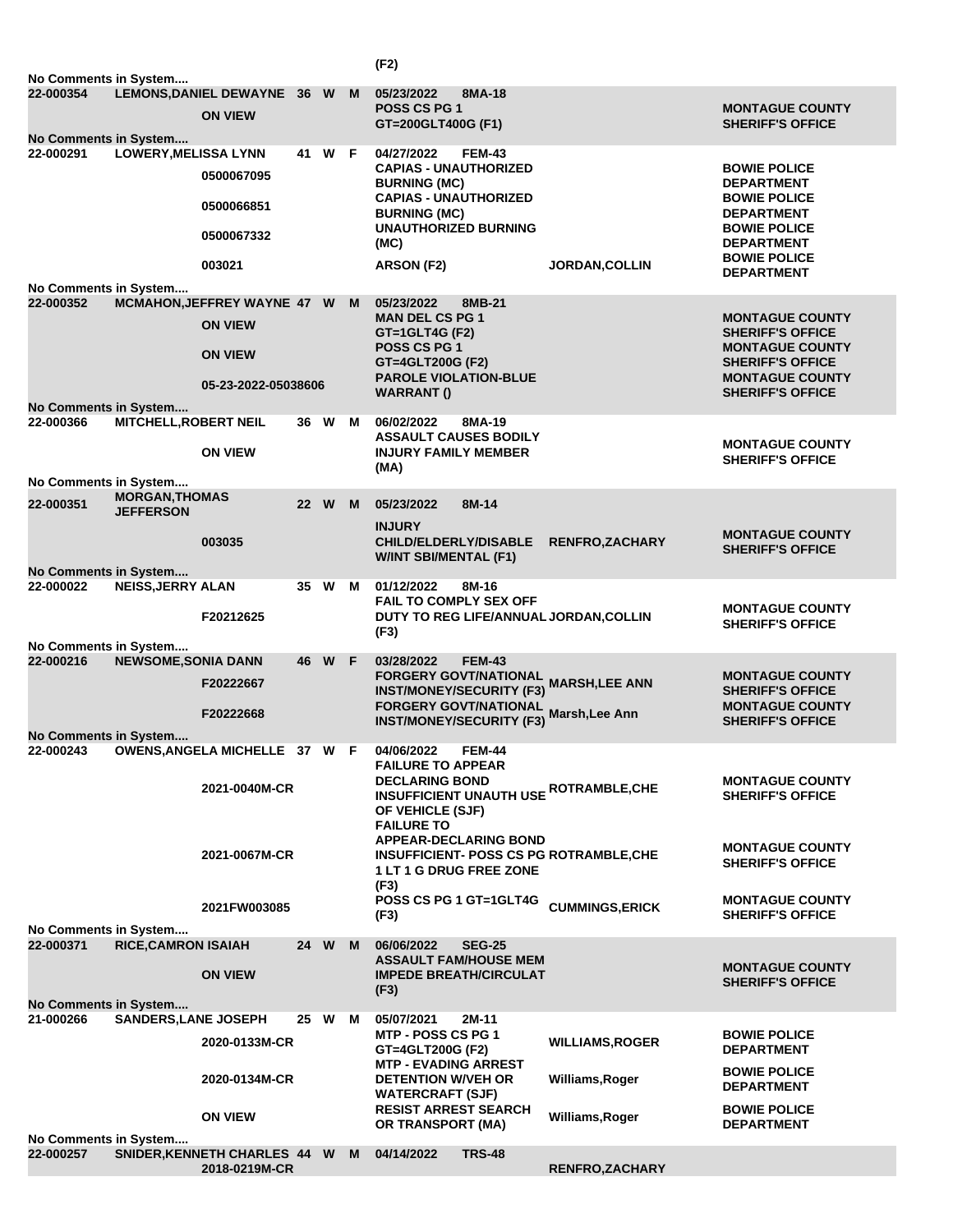|                                                                  | 003020<br><b>ON VIEW</b><br><b>ON VIEW</b> |    |        |   | <b>MTR - POSS CS PG 1 LT1G</b><br>(SJF)<br><b>SOB-POSS MARIJ LT2OZ</b><br>(MB)<br>POSS CS PG 1 LT1G DRUG<br>FREE ZONE (F3)<br><b>DRIVING W/LIC INV W/PREV</b><br><b>CONV/SUSP/W/O FIN RES</b> | <b>RENFRO, ZACHARY</b><br>RENFRO, ZACHARY | <b>MONTAGUE COUNTY</b><br><b>SHERIFF'S OFFICE</b><br><b>MONTAGUE COUNTY</b><br><b>SHERIFF'S OFFICE</b><br><b>MONTAGUE COUNTY</b><br><b>SHERIFF'S OFFICE</b><br><b>MONTAGUE COUNTY</b><br><b>SHERIFF'S OFFICE</b> |
|------------------------------------------------------------------|--------------------------------------------|----|--------|---|-----------------------------------------------------------------------------------------------------------------------------------------------------------------------------------------------|-------------------------------------------|------------------------------------------------------------------------------------------------------------------------------------------------------------------------------------------------------------------|
| <b>No Comments in System</b>                                     |                                            |    |        |   | (MB)                                                                                                                                                                                          |                                           |                                                                                                                                                                                                                  |
| 22-000368<br><b>SPRAGUE, NICK TYLER</b>                          | 20-110                                     | 30 | W      | м | 06/02/2022<br>8MB-19<br><b>SOB-DRIVING WHILE</b><br><b>LICENSE</b><br><b>SUSPENDED/INVALID (MB)</b>                                                                                           |                                           | <b>MONTAGUE COUNTY</b><br><b>SHERIFF'S OFFICE</b>                                                                                                                                                                |
| No Comments in System<br>22-000026                               | <b>STEWART, SILVER SHADOW</b>              |    | 25 W   | M | 01/14/2022<br>$1M-47$                                                                                                                                                                         |                                           |                                                                                                                                                                                                                  |
|                                                                  | <b>ON VIEW</b>                             |    |        |   | <b>MAN DEL CS PG 2 OR 2-A</b><br>GT=4GLT400G (F1)                                                                                                                                             | JORDAN, COLLIN                            | <b>MONTAGUE COUNTY</b><br><b>SHERIFF'S OFFICE</b>                                                                                                                                                                |
|                                                                  | <b>ON VIEW</b>                             |    |        |   | <b>POSS MARIJ</b><br>GT4OZLT=5LBS (SJF)<br><b>THEFT PROP</b>                                                                                                                                  | <b>JORDAN, COLLIN</b>                     | <b>MONTAGUE COUNTY</b><br><b>SHERIFF'S OFFICE</b><br><b>MONTAGUE COUNTY</b>                                                                                                                                      |
|                                                                  | <b>ON VIEW</b>                             |    |        |   | GT=\$2,500LT\$30K (SJF)                                                                                                                                                                       | <b>JORDAN, COLIN</b>                      | <b>SHERIFF'S OFFICE</b>                                                                                                                                                                                          |
|                                                                  | <b>ON VIEW</b>                             |    |        |   | <b>MAN DEL CS PG 1</b><br>GT=1GLT4G (F2)<br><b>IMPERSONATE PUBLIC</b>                                                                                                                         | <b>JORDAN, COLLIN</b>                     | <b>MONTAGUE COUNTY</b><br><b>SHERIFF'S OFFICE</b><br><b>MONTAGUE COUNTY</b>                                                                                                                                      |
|                                                                  | <b>ON VIEW</b>                             |    |        |   | <b>SERVANT (F3)</b>                                                                                                                                                                           | <b>JORDAN,COLLIN</b>                      | <b>SHERIFF'S OFFICE</b>                                                                                                                                                                                          |
|                                                                  | 2021-0001M-CR                              |    |        |   | <b>MOTION TO PROCEED W/</b><br><b>ADJ GUILT-POSS CS</b><br><b>PG1&lt;1G (SJF)</b>                                                                                                             |                                           | <b>MONTAGUE COUNTY</b><br><b>SHERIFF'S OFFICE</b>                                                                                                                                                                |
|                                                                  | M20222151                                  |    |        |   | <b>BURGLARY OF VEHICLE</b><br>(MA)                                                                                                                                                            | JORDAN, COLLIN                            | <b>MONTAGUE COUNTY</b><br><b>SHERIFF'S OFFICE</b>                                                                                                                                                                |
| No Comments in System<br><b>THOMAS, CHRISTOPHER</b><br>22-000361 |                                            |    | 19 W   | M | 05/30/2022<br>8MA-18                                                                                                                                                                          |                                           |                                                                                                                                                                                                                  |
| <b>JAMES</b>                                                     | 7563                                       |    |        |   | SOB-POSS CS PG 1 LT1G<br>(SJF)                                                                                                                                                                |                                           | <b>BONDING COMPANIES</b>                                                                                                                                                                                         |
|                                                                  | 2021-0346CCL2                              |    |        |   | <b>SOB-CRIMINAL MISCHIEF</b>                                                                                                                                                                  |                                           | <b>BONDING COMPANIES</b>                                                                                                                                                                                         |
| No Comments in System                                            |                                            |    |        |   | GT=\$100LT\$750 (MB)                                                                                                                                                                          |                                           |                                                                                                                                                                                                                  |
| 22-000353<br><b>THOMASON, MARY IONA</b>                          | <b>ON VIEW</b>                             |    | 17 W F |   | 05/23/2022<br><b>FEM-44</b><br><b>MAN DEL CS PG 1</b>                                                                                                                                         | <b>ROTRAMBLE, CHE</b>                     | <b>MONTAGUE COUNTY</b>                                                                                                                                                                                           |
|                                                                  | <b>ON VIEW</b>                             |    |        |   | <b>GT=1GLT4G (F2)</b><br><b>POSS CS PG 1</b><br>GT=4GLT200G (F2)                                                                                                                              | <b>ROTRAMBLE, CHE</b>                     | <b>SHERIFF'S OFFICE</b><br><b>MONTAGUE COUNTY</b><br><b>SHERIFF'S OFFICE</b>                                                                                                                                     |
| <b>No Comments in System</b>                                     |                                            |    |        |   |                                                                                                                                                                                               |                                           |                                                                                                                                                                                                                  |
| 22-000334<br><b>JAMES</b>                                        | <b>TOWERY, CHRISTOPHER</b>                 |    | 45 W   | м | 05/15/2022<br><b>SEG-23</b><br><b>UNAUTH USE OF VEHICLE</b>                                                                                                                                   |                                           | <b>NOCONA POLICE</b>                                                                                                                                                                                             |
|                                                                  | <b>ON VEIW</b>                             |    |        |   | (SJF)                                                                                                                                                                                         |                                           | <b>DEPARTMENT</b>                                                                                                                                                                                                |
| No Comments in System<br>22-000350                               | <b>WALDEN, LOUIS, ROBERT</b>               |    | 43 W M |   | 8MA-21<br>05/23/2022                                                                                                                                                                          |                                           |                                                                                                                                                                                                                  |
|                                                                  | 2018-0072M-CR                              |    |        |   | <b>M.T.R. / EVADING ARREST</b><br>DET W/VEH (F3)                                                                                                                                              | <b>GREENWOOD, TODD</b>                    | <b>MONTAGUE COUNTY</b><br><b>SHERIFF'S OFFICE</b>                                                                                                                                                                |
| <b>No Comments in System</b>                                     |                                            |    |        |   |                                                                                                                                                                                               |                                           |                                                                                                                                                                                                                  |
| <b>WHITFIELD, WELDON</b><br>22-000318<br><b>WILLIAM</b>          |                                            | 41 | W      | M | 05/09/2022<br>8MA-19                                                                                                                                                                          |                                           | <b>MONTAGUE COUNTY</b>                                                                                                                                                                                           |
|                                                                  | 0500066023                                 |    |        |   | <b>FAILURE TO APPEAR (MC)</b><br><b>POSSESSION OF DRUG</b>                                                                                                                                    |                                           | <b>SHERIFF'S OFFICE</b><br><b>MONTAGUE COUNTY</b>                                                                                                                                                                |
|                                                                  | 0500065915                                 |    |        |   | <b>PARAPHERNALIA - CLASS C</b><br>(MC)<br>POSS CS PG 1                                                                                                                                        |                                           | <b>SHERIFF'S OFFICE</b><br><b>MONTAGUE COUNTY</b>                                                                                                                                                                |
|                                                                  | <b>ON-VIEW</b>                             |    |        |   | GT=4GLT200G DFZ (F2)                                                                                                                                                                          | <b>BARBER, WELDON</b>                     | <b>SHERIFF'S OFFICE</b>                                                                                                                                                                                          |
|                                                                  | <b>ON-VIEW</b>                             |    |        |   | <b>TAMPER/FABRICATE PHYS</b><br><b>EVID W/INTENT TO IMPAIR</b><br>(F3)                                                                                                                        | <b>BARBER, BRUCE</b>                      | <b>MONTAGUE COUNTY</b><br><b>SHERIFF'S OFFICE</b>                                                                                                                                                                |
| No Comments in System                                            |                                            |    |        |   |                                                                                                                                                                                               |                                           |                                                                                                                                                                                                                  |
| 22-000218                                                        | <b>WOOD, JOHNNIE DEMPSEY</b>               |    | 51 W   | M | 03/29/2022<br>8M-16<br><b>INDICTMENT-COUNTS</b><br>1-3SEXUAL ASSAULT /                                                                                                                        |                                           | <b>MONTAGUE COUNTY</b>                                                                                                                                                                                           |
|                                                                  | 2019-0205M-CR                              |    |        |   | <b>COUNT 4 ASSAULT</b><br><b>FAM/HOUSE MEM IMPEDE</b><br><b>BREATH/CIRCULATION (F2)</b>                                                                                                       | <b>ONEY, JERAMIE</b>                      | <b>SHERIFF'S OFFICE</b>                                                                                                                                                                                          |
| <b>No Comments in System</b>                                     |                                            |    |        |   |                                                                                                                                                                                               |                                           |                                                                                                                                                                                                                  |
| YOUNG, CANDY LEE<br>22-000339                                    |                                            |    | 48 W F |   | 05/17/2022<br><b>FEM-43</b>                                                                                                                                                                   |                                           |                                                                                                                                                                                                                  |